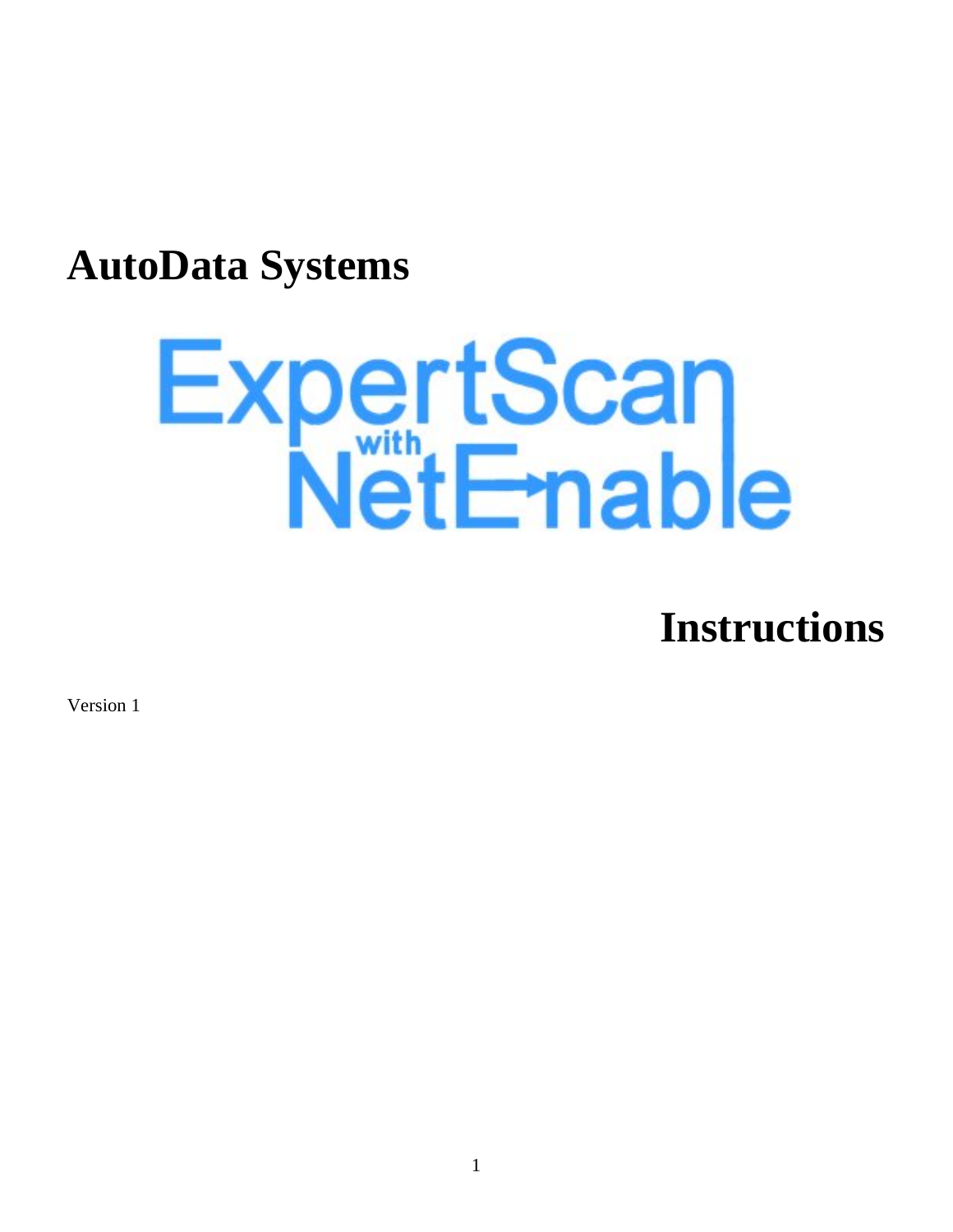# **Subscribing to NetE-nable for the First Time**

1. **Open** ExpertScan and click on the **NetE-nable** menu option.



2. Click on the **NetE-nable Subscription…** menu item and follow the instructions in the dialog box.

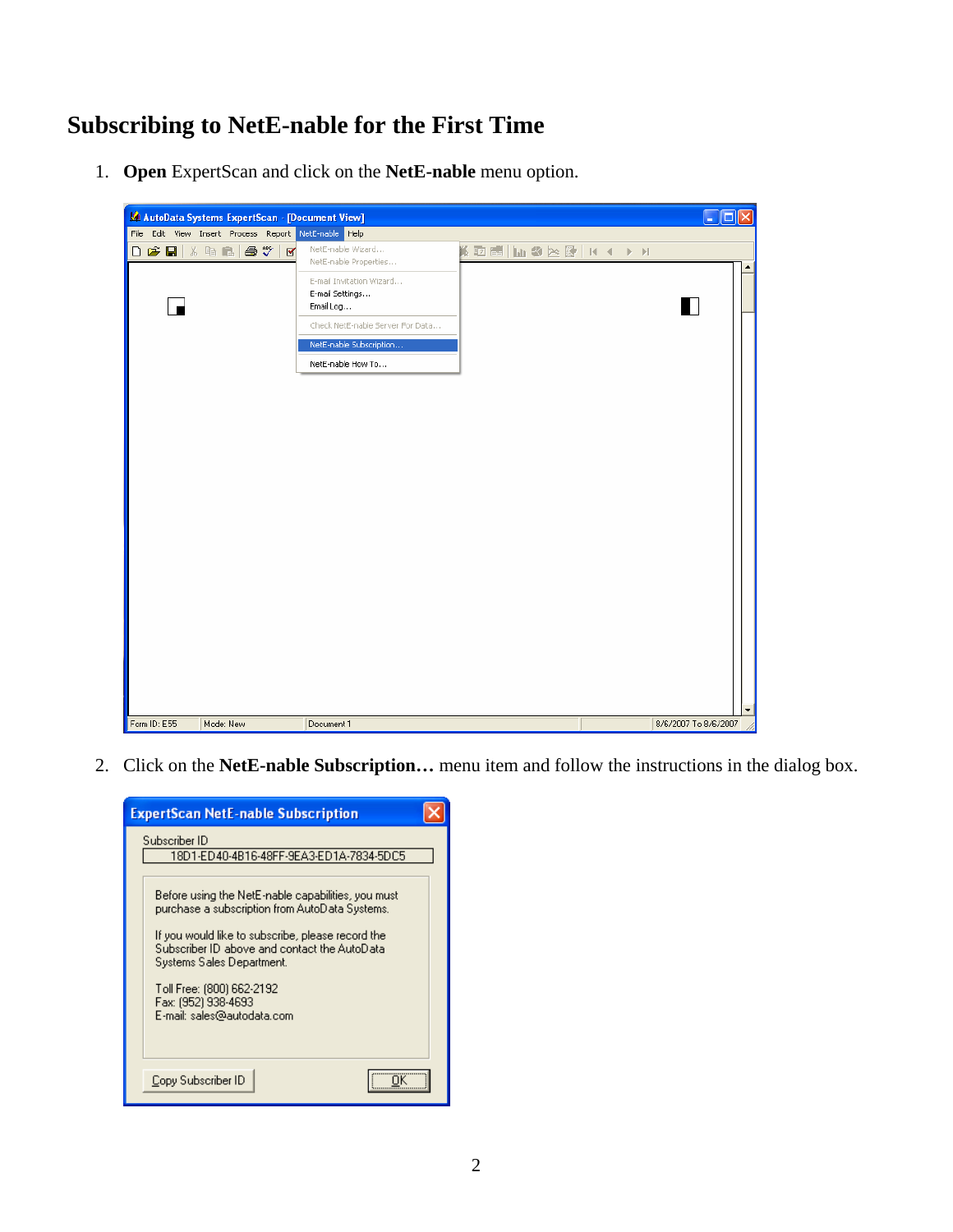**3.** Immediately e-mail sales@autodata.com or phone AutoData at 800-662-2192 and provide the Subscriber ID number you copied. An AutoData representative will e-mail or phone you, verifying that your Subscriber ID number has been received and that your NetE-nable Software License is operational.

## **NetE-nabling a Form**

1. **Open** the form you want to NetE-nable.

*Note: The form must be saved before it can be published to the Internet by the NetE-nable Wizard.* 

| AutoData Systems ExpertScan - [Document View]                                                                                                                                                                                                            |  |
|----------------------------------------------------------------------------------------------------------------------------------------------------------------------------------------------------------------------------------------------------------|--|
| File Edit View Insert Process Report NetE-nable Help                                                                                                                                                                                                     |  |
| ■ ®<br>巨<br>n e H<br><b>HP 百</b><br>$\mathbf{K}$ to be in the $\mathbf{S} \Join \mathbb{R}$<br>$\mathbf{H}$<br>學<br>ø.                                                                                                                                   |  |
|                                                                                                                                                                                                                                                          |  |
|                                                                                                                                                                                                                                                          |  |
| <b>ExpertScan with NetE-nable</b>                                                                                                                                                                                                                        |  |
|                                                                                                                                                                                                                                                          |  |
| <b>Health Plan Member Survey</b>                                                                                                                                                                                                                         |  |
| Thank you for completing this survey. We strive to provide you with excellent service. Your candid responses to the                                                                                                                                      |  |
| following questions will help us serve you better. Please type the appropriate responses in the fields provided. Clicking on<br>"Next" will allow you to move to the next page and "Previous" will allow you to return to a previous page. Once you have |  |
| completed the survey click on "Submit", located at the bottom right of the last page.                                                                                                                                                                    |  |
|                                                                                                                                                                                                                                                          |  |
| Please Note: This is a sample survey. Therefore, fields are not required to be filled out and data<br>submitted is not saved.                                                                                                                            |  |
|                                                                                                                                                                                                                                                          |  |
|                                                                                                                                                                                                                                                          |  |
| ABCDEFGHIJKLMNOPQRSTUVWXYZ0123456789                                                                                                                                                                                                                     |  |
| Personal Information                                                                                                                                                                                                                                     |  |
| If you will permit us to contact you about this survey, please complete the section below. If you would like this                                                                                                                                        |  |
| survey to be anonymous, please leave this section blank and continue on to the next section.                                                                                                                                                             |  |
| <b>NAME</b>                                                                                                                                                                                                                                              |  |
|                                                                                                                                                                                                                                                          |  |
|                                                                                                                                                                                                                                                          |  |
| <b>ADDRESS</b>                                                                                                                                                                                                                                           |  |
|                                                                                                                                                                                                                                                          |  |
| CITY                                                                                                                                                                                                                                                     |  |
|                                                                                                                                                                                                                                                          |  |
|                                                                                                                                                                                                                                                          |  |
| <b>STATE</b><br>Form ID: B81<br>5/4/2007 To 5/4/2007<br>J:\ExpertScan\Samples\Health Plan Survey.esd<br>Mode: Locked                                                                                                                                     |  |

2. Click on the **NetE-nable** menu and choose **NetE-nable Wizard…**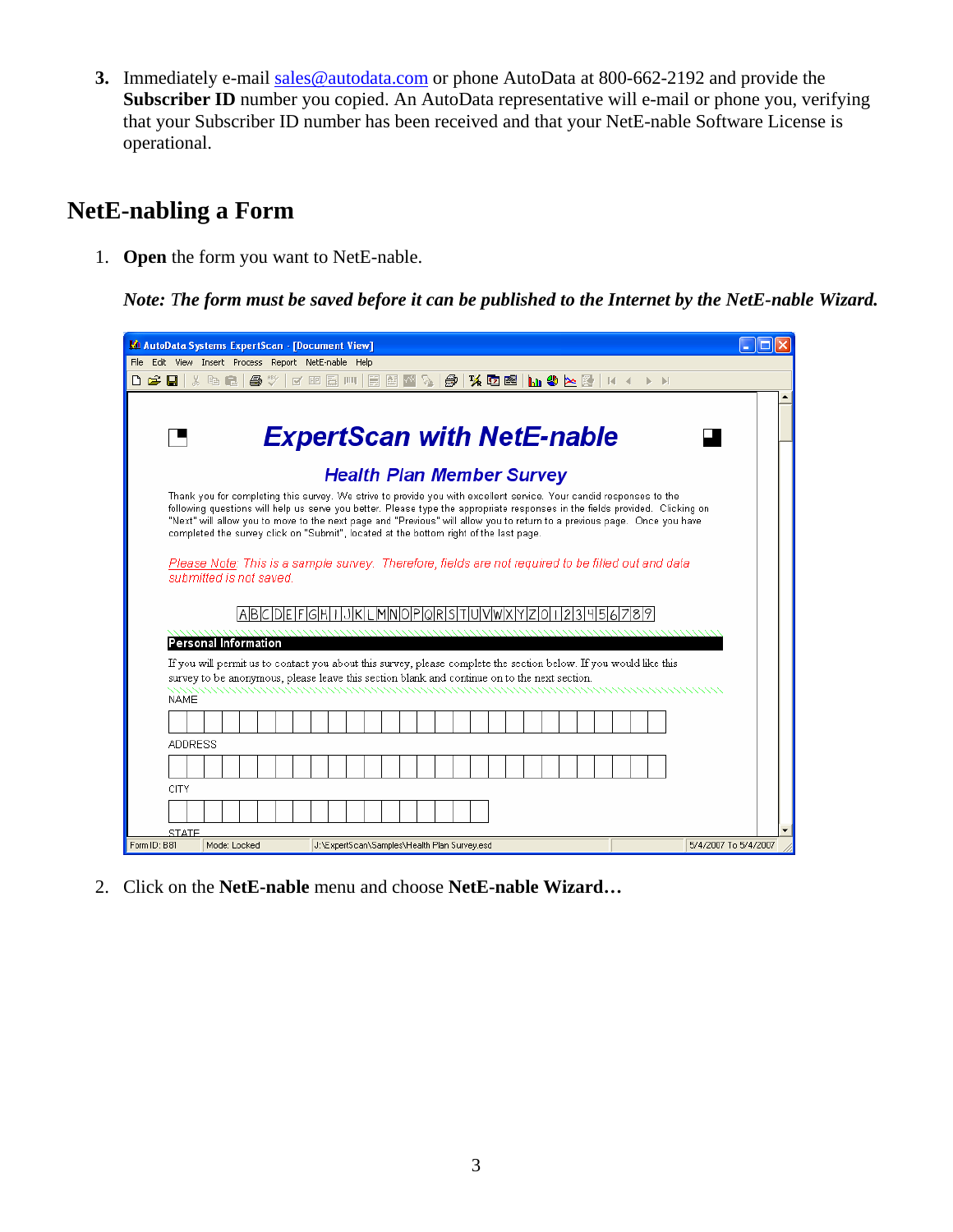3. After the **NetE-nable Wizard Introduction** dialog box appears, click **Next**.

| M NetE-nable Wizard Introduction                                                                                                                                                                   |
|----------------------------------------------------------------------------------------------------------------------------------------------------------------------------------------------------|
| The NetE-nable Publisher Wizard will help you to create a new NetE-nabled form or update an<br>existing NetE-nabled form based on the currently loaded ExpertScan form.<br>Click Next to continue. |
| Help<br>Cancel<br>$N$ ext ><br><b>Finish</b><br>< Back                                                                                                                                             |

4. In Step 1, enter the dates during which the NetE-nable form will be available on the web.

*Note: Web data can be downloaded anytime between the open date and up to 30 days after the close date.* 

| M NetE-nable Wizard Step 1 of 4                                                                                                                                                                                                           |                                                       |  |
|-------------------------------------------------------------------------------------------------------------------------------------------------------------------------------------------------------------------------------------------|-------------------------------------------------------|--|
| Please select the Open and Close Dates for your NetE-nable form. This is the time period that<br>the form will be available on the Internet. You will be able to retrieve the data at any time up to<br>thirty days after the Close Date. |                                                       |  |
| Click Next to continue.                                                                                                                                                                                                                   |                                                       |  |
| Open Date<br>$5/4/2007$ $\rightarrow$                                                                                                                                                                                                     | <b>Close Date</b><br>12/31/2007 $\blacktriangleright$ |  |
|                                                                                                                                                                                                                                           |                                                       |  |
|                                                                                                                                                                                                                                           |                                                       |  |
|                                                                                                                                                                                                                                           |                                                       |  |
|                                                                                                                                                                                                                                           |                                                       |  |
|                                                                                                                                                                                                                                           |                                                       |  |
|                                                                                                                                                                                                                                           |                                                       |  |
|                                                                                                                                                                                                                                           |                                                       |  |
| Help                                                                                                                                                                                                                                      | Next ><br>Cancel<br>< <u>B</u> ack<br>Finish          |  |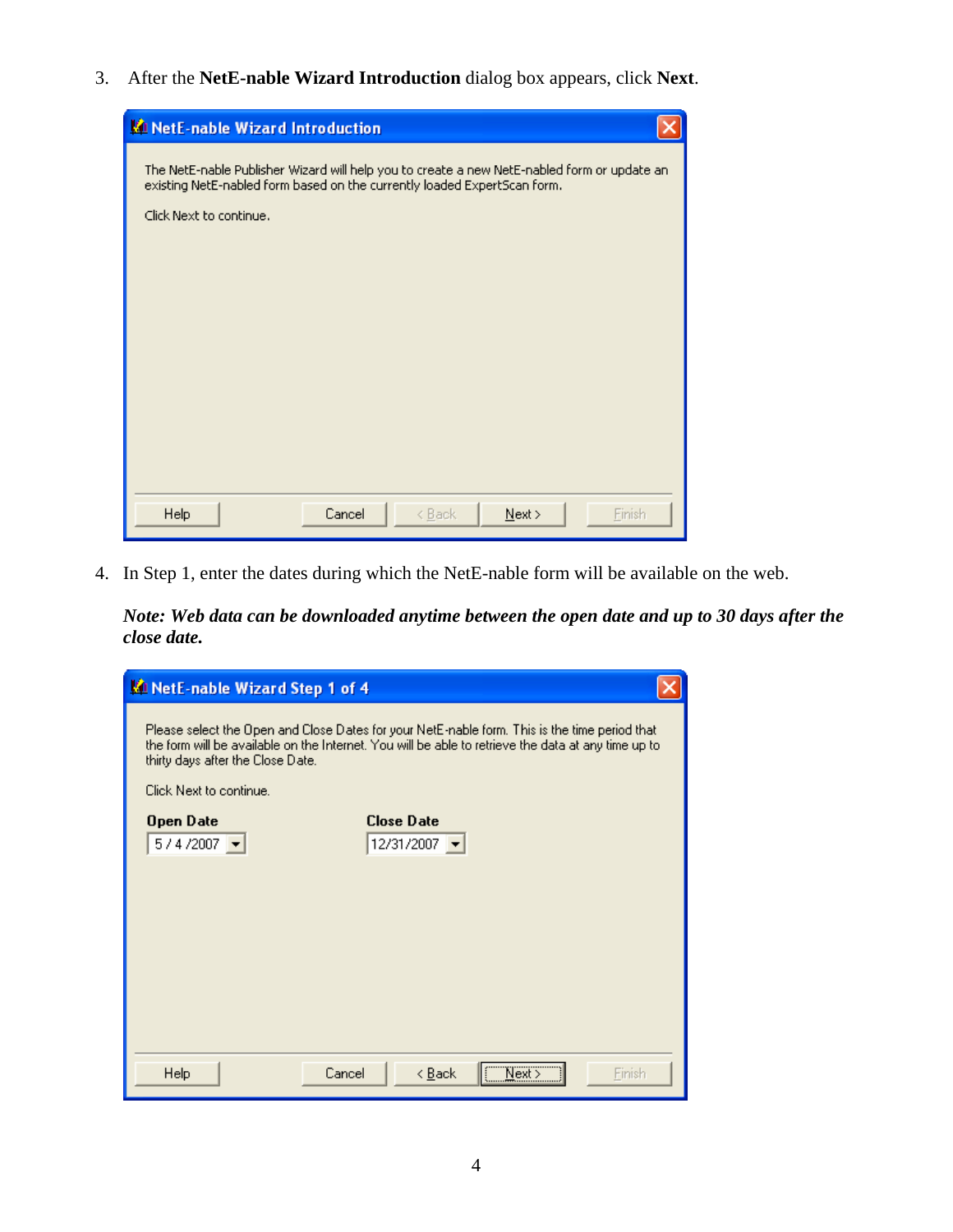5. Step 2 allows for creation of an optional Welcome Message to be displayed on the first page of the NetE-nabled form. Click the **Edit** button to create a custom welcome message. For help on editing the welcome message, please see Creating and Editing a Welcome Message. If no welcome message is created, the person filling out the form will go directly to the first page of the form.

| M NetE-nable Wizard Step 2 of 4                                                                                                                                                         |  |
|-----------------------------------------------------------------------------------------------------------------------------------------------------------------------------------------|--|
| You may display an optional Welcome Message on the first page of your NetE-nabled form.<br>Click the Edit button to create or edit the Welcome Message text.<br>Click Next to continue. |  |
|                                                                                                                                                                                         |  |
|                                                                                                                                                                                         |  |
| Edit                                                                                                                                                                                    |  |
| $N$ ext ><br>Help<br>Cancel<br>$\leq$ Back<br>Finish                                                                                                                                    |  |

6. Step 3 allows for creation of an optional Thank You Message on the last page of the form. Click the **Edit** button to create a thank-you message. For help on editing the Thank You Message, see Creating and Editing a Thank You Message.

| ML NetE-nable Wizard Step 3 of 4                                                         |        |  |
|------------------------------------------------------------------------------------------|--------|--|
| You may display an optional Thank You Message on the last page of your NetE-nabled form. |        |  |
| Click the Edit button to create or edit the Thank You Message text.                      |        |  |
| Click Next to continue.                                                                  |        |  |
|                                                                                          |        |  |
|                                                                                          |        |  |
|                                                                                          |        |  |
|                                                                                          |        |  |
|                                                                                          |        |  |
|                                                                                          |        |  |
|                                                                                          | Edit   |  |
| $N$ ext ><br><b>Help</b><br>Cancel<br>$\leq$ Back                                        | Finish |  |
|                                                                                          |        |  |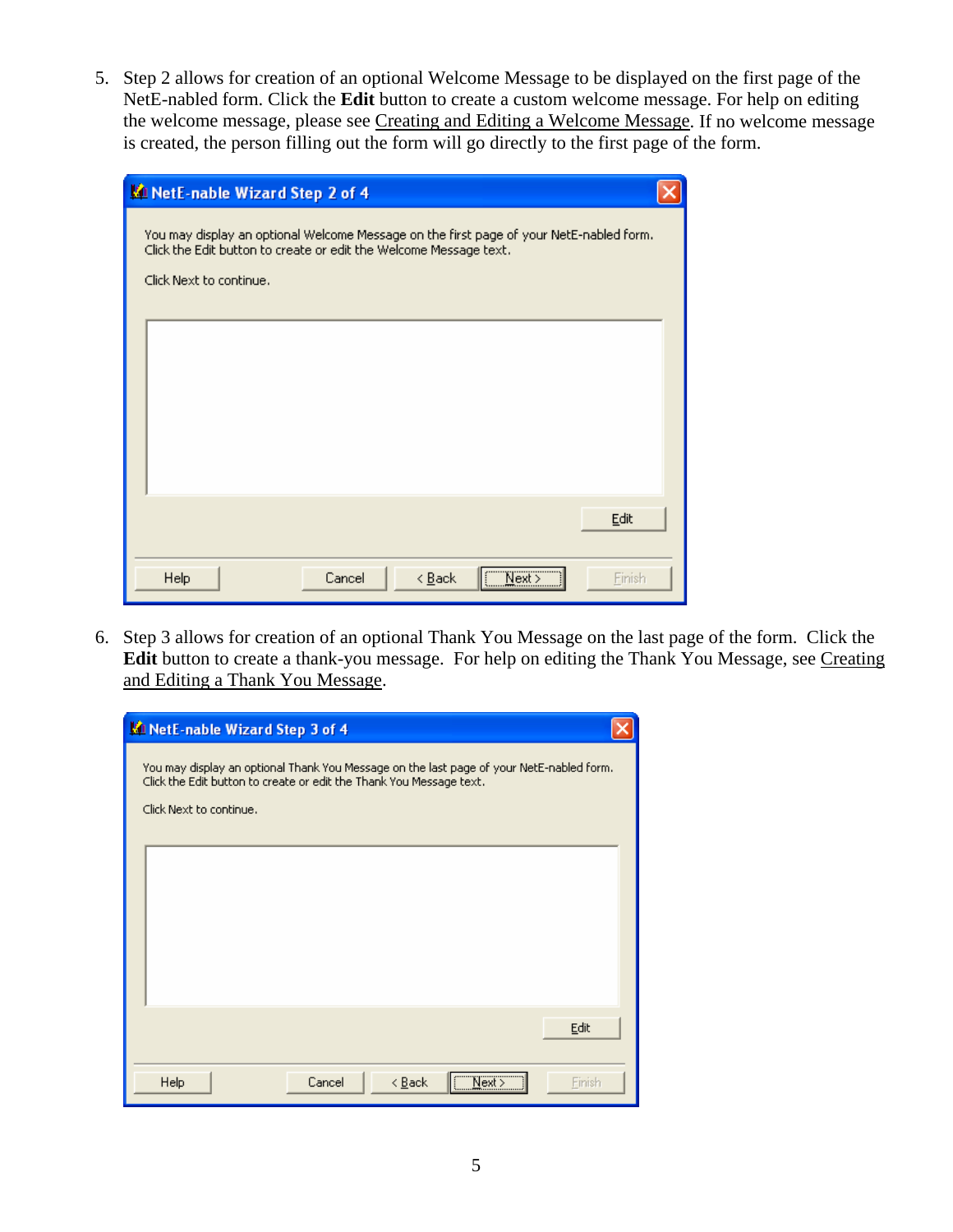7. In Step 4, enter the e-mail address of the person who needs to be informed if there are any issues with the NetE-nabled form. This e-mail address is usually that of the form creator or administrator.

| M NetE-nable Wizard Step 4 of 4                                                                                                                             |  |  |
|-------------------------------------------------------------------------------------------------------------------------------------------------------------|--|--|
| Please type your e-mail address. If there are any problems with the NetE-nabled form, a<br>message will be sent to this address.<br>Click Next to continue. |  |  |
| <b>E-mail address</b>                                                                                                                                       |  |  |
| example@example.com                                                                                                                                         |  |  |
|                                                                                                                                                             |  |  |
|                                                                                                                                                             |  |  |
|                                                                                                                                                             |  |  |
|                                                                                                                                                             |  |  |
|                                                                                                                                                             |  |  |
|                                                                                                                                                             |  |  |
| Help<br>Cancel<br>Finish<br>< <u>B</u> ack<br>$N$ ext >                                                                                                     |  |  |

8. Click **Next.** The **NetE-nable Wizard Finished** dialog box will appear. Click **Finish** to publish the NetE-nable form to the Internet.

| M NetE-nable Wizard Finished                                                                                                   |  |
|--------------------------------------------------------------------------------------------------------------------------------|--|
|                                                                                                                                |  |
| The NetE-nable Wizard has collected all of the necessary information to publish your<br>document to the NetE-nable Web Server. |  |
| Click Finish to publish the Web Form.                                                                                          |  |
|                                                                                                                                |  |
| Help<br>Cancel<br>$\leq$ $\underline{B}$ ack<br>Einish<br>$N$ ext >                                                            |  |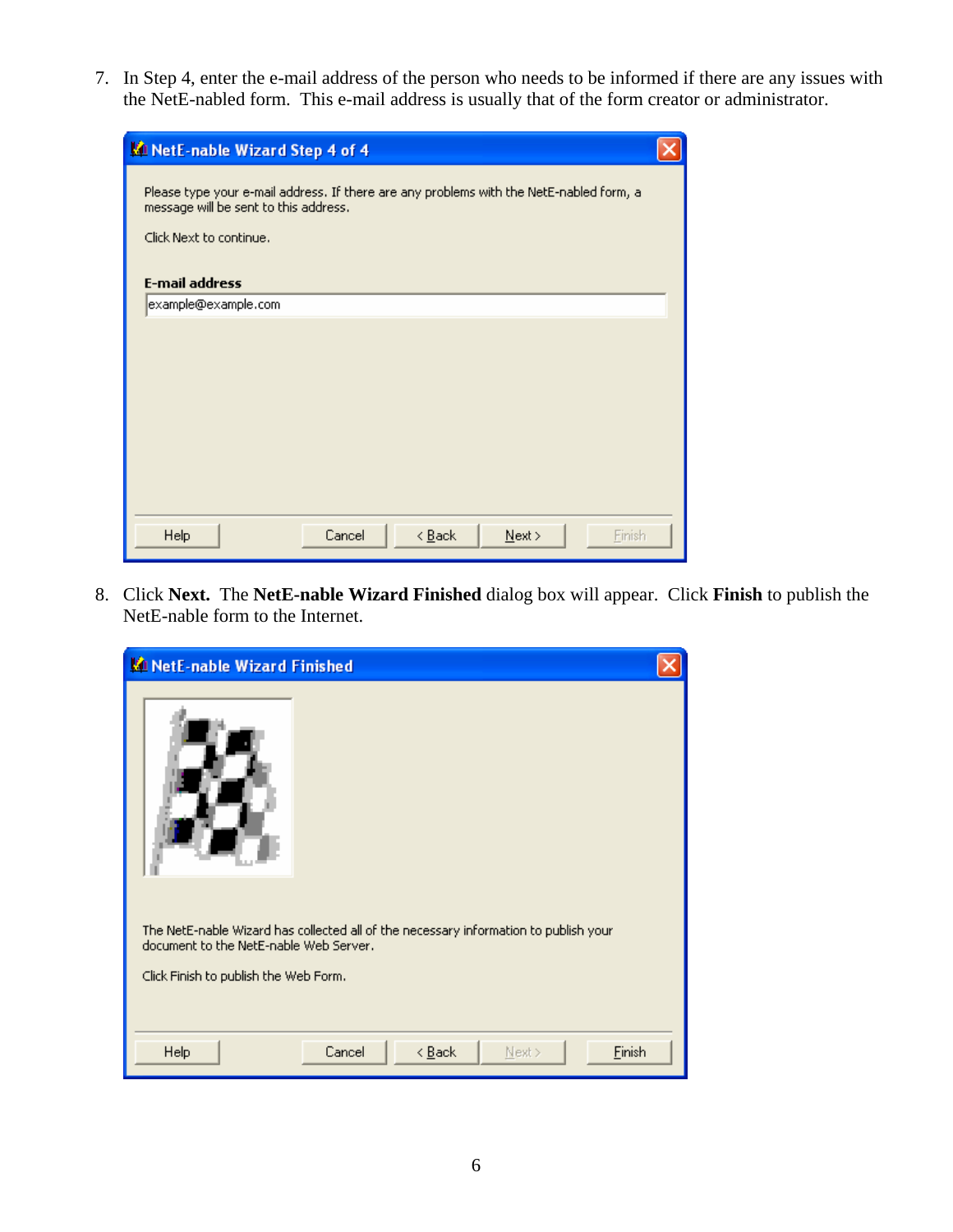9. A message box will indicate that the NetE-nabled form has been published to the Internet successfully, and will give you the opportunity to view it.

*Note: It is a good idea to view the form to make sure it is as you expected.* 

| <b>ExpertScan</b> |                                                                  |
|-------------------|------------------------------------------------------------------|
|                   | The form was published successfully. Do you want to view it now? |
|                   | No                                                               |

10. NetE-nabling the form is now complete.

### **Creating and Editing a Welcome Message**

1. In Step 2 of the **NetE-nable Wizard**, click the **Edit** button**.** 

| M NetE-nable Wizard Step 2 of 4                                                                                                                                                         |        |
|-----------------------------------------------------------------------------------------------------------------------------------------------------------------------------------------|--------|
| You may display an optional Welcome Message on the first page of your NetE-nabled form.<br>Click the Edit button to create or edit the Welcome Message text.<br>Click Next to continue. |        |
|                                                                                                                                                                                         |        |
|                                                                                                                                                                                         |        |
|                                                                                                                                                                                         | Edit   |
| Next ><br>Cancel<br>Help<br>< <u>B</u> ack                                                                                                                                              | Finish |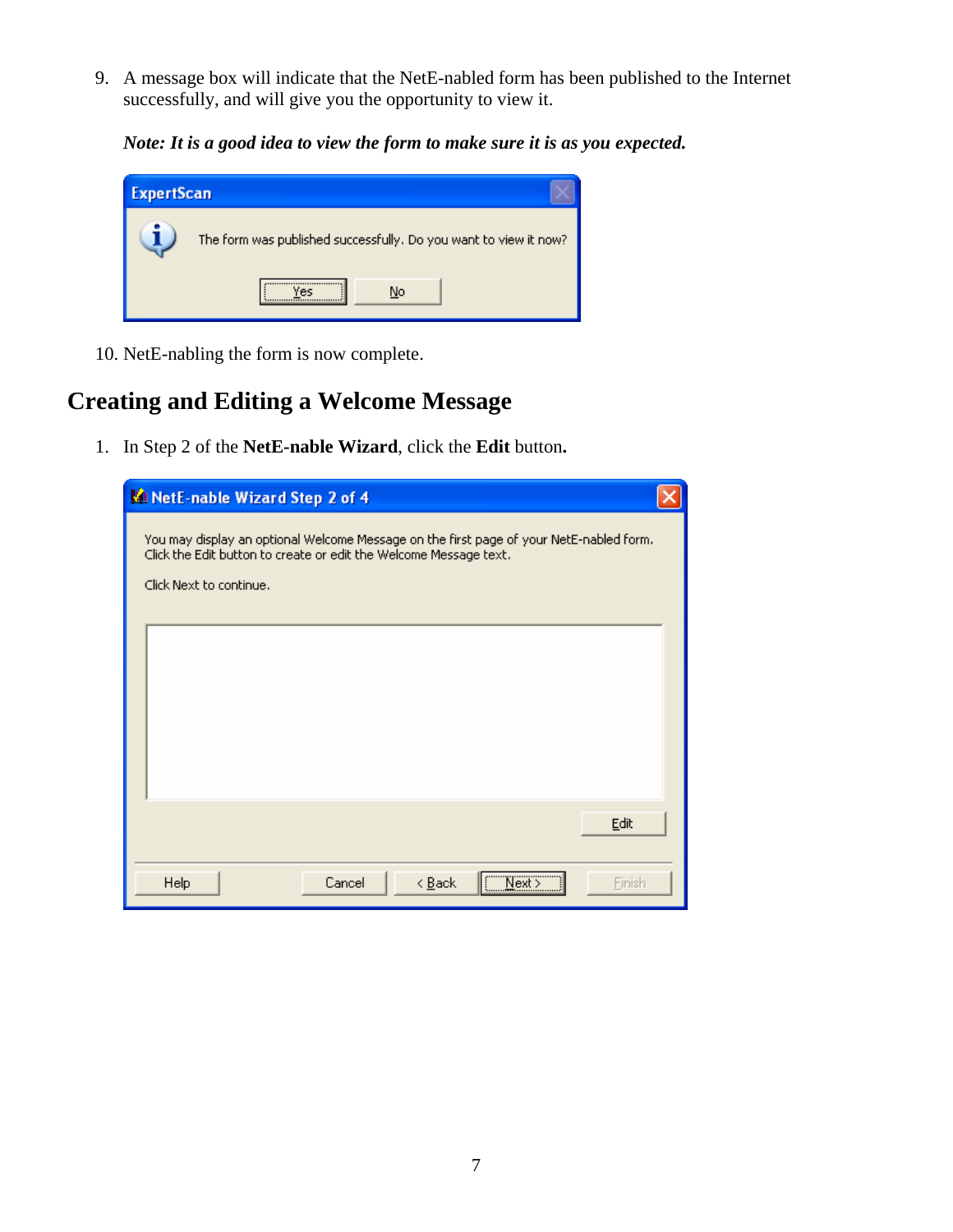2. Type your welcome message in the **Welcome Message** dialog box.

| V Welcome Message                                                                                                                                                      |                                   |
|------------------------------------------------------------------------------------------------------------------------------------------------------------------------|-----------------------------------|
| 医毒毒<br>52<br>$\sqrt[8B]{}$<br>$\begin{array}{c} \square \nabla \cdot \blacksquare \nabla \cdot \blacksquare \nabla \end{array}$<br>$B$ $I$ $\underline{U}$<br>人名尼<br>ı |                                   |
| ı<br>Fort Color<br>$\vert$<br>10<br>$\vert \cdot \vert$<br>Arial                                                                                                       |                                   |
|                                                                                                                                                                        |                                   |
|                                                                                                                                                                        |                                   |
|                                                                                                                                                                        |                                   |
|                                                                                                                                                                        |                                   |
|                                                                                                                                                                        |                                   |
|                                                                                                                                                                        | $\overline{\mathsf{G}}\mathsf{K}$ |
|                                                                                                                                                                        | $C$ ancel                         |
|                                                                                                                                                                        | He                                |

- 3. For help editing text, see the ExpertScan Help topic **Working with Element Text**.
- 4. When finished, click **OK** to return to the **NetE-nable Wizard**.

| Example:                                                                                                                                                                              |
|---------------------------------------------------------------------------------------------------------------------------------------------------------------------------------------|
| <b>V</b> Welcome Message                                                                                                                                                              |
| $\sqrt[36]{}$<br>重要理<br>人名尼<br>$n \alpha$<br>$B$ $I$ $U$<br>$E \times \mathbb{R}$                                                                                                     |
| Font Color<br>$\overline{\phantom{a}}$<br>Maiandra GD<br>12<br>$\overline{\phantom{a}}$                                                                                               |
| Welcome to the ExpertScan with NetE-nable Survey!                                                                                                                                     |
| Please think carefully about the questions and answer honestly.<br>The data we collect is anonymous and is for research purposes only. It will not be shared with any<br>third party. |
| QK<br>Cancel<br>Help                                                                                                                                                                  |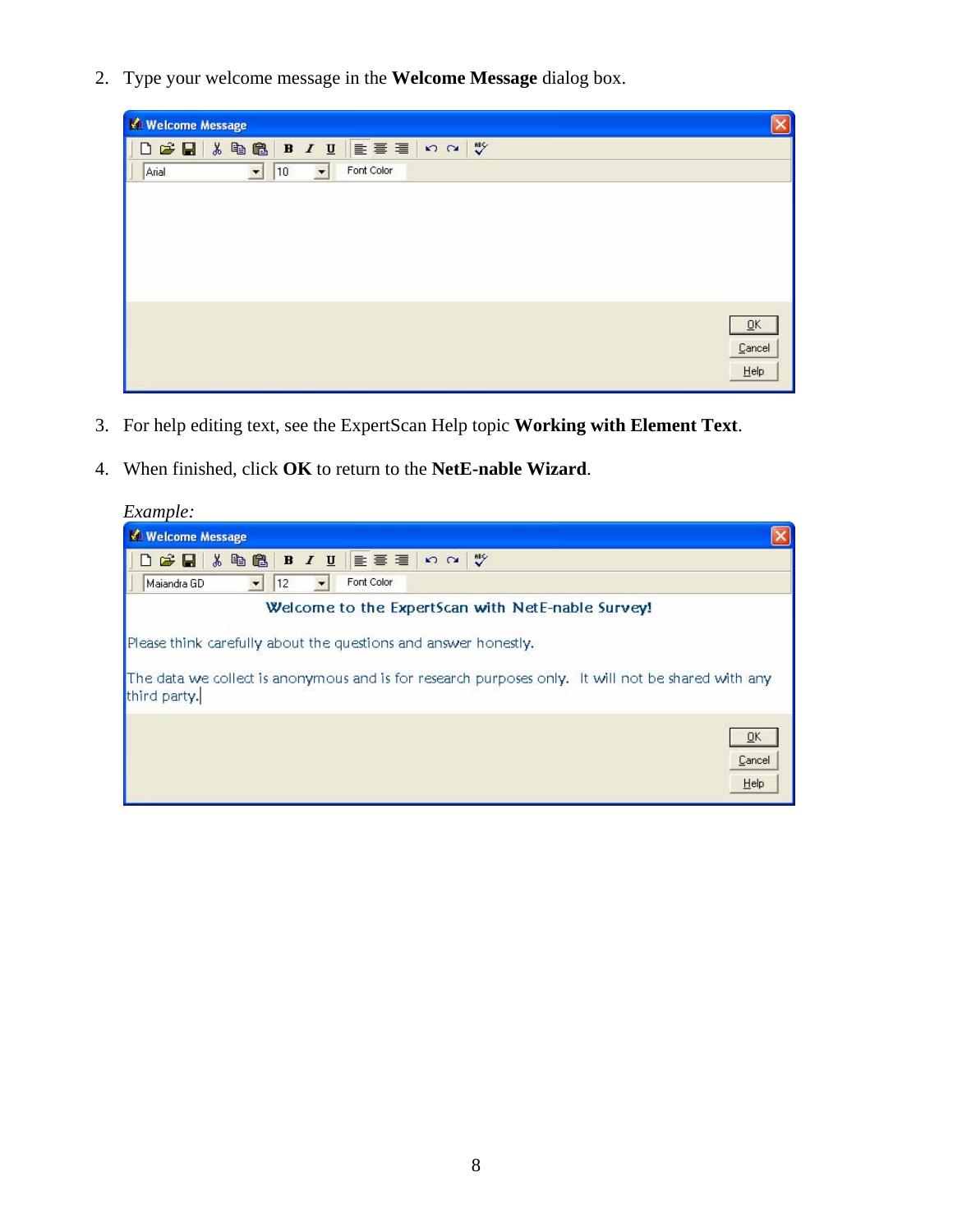# **Creating and Editing a Thank You Message**

1. In Step 3 of the **NetE-nable Wizard**, click the **Edit** button.

| M NetE-nable Wizard Step 3 of 4                                                                                                                                                            |                     |
|--------------------------------------------------------------------------------------------------------------------------------------------------------------------------------------------|---------------------|
| You may display an optional Thank You Message on the last page of your NetE-nabled form.<br>Click the Edit button to create or edit the Thank You Message text.<br>Click Next to continue. |                     |
|                                                                                                                                                                                            |                     |
|                                                                                                                                                                                            |                     |
|                                                                                                                                                                                            | Edit                |
| Cancel<br>Help<br>$\leq$ Back                                                                                                                                                              | $N$ ext ><br>Finish |

- 2. Type your thank-you message in the **Thank You Message** dialog box.
- 3. For help editing text, see the ExpertScan Help topic **Working with Element Text**.
- 4. When finished, click **OK** to return to the **NetE-nable Wizard**.

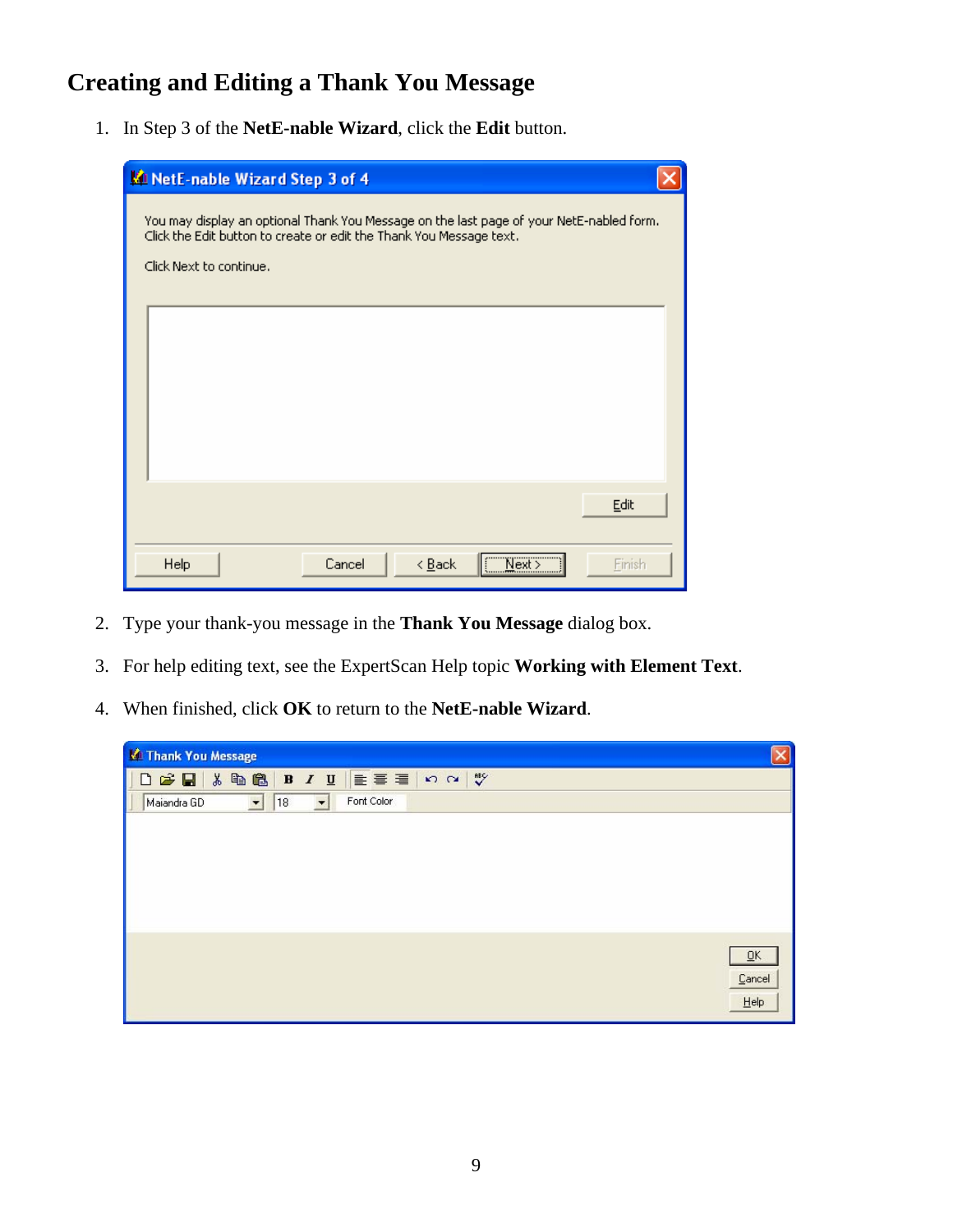| Example:                                                                                                                     |                             |
|------------------------------------------------------------------------------------------------------------------------------|-----------------------------|
| Thank You Message                                                                                                            |                             |
| $\frac{100}{20}$ CM<br>主要理 <br>人名尼<br>$B$ $I$ $U$<br>$D \ncong H$                                                            |                             |
| Font Color<br>$\overline{ }$<br>Maiandra GD<br> 18<br>$\overline{\phantom{a}}$                                               |                             |
| Thank you for finishing the ExpertScan with NetE-nable Survey!<br>The information that you have provided us is very helpful. |                             |
|                                                                                                                              | <u>ok</u><br>Cancel<br>Help |

# **Updating a NetE-nabled Form**

1. After changes have been made to the form in ExpertScan, rerun the **NetE-nable Wizard** to update the published form.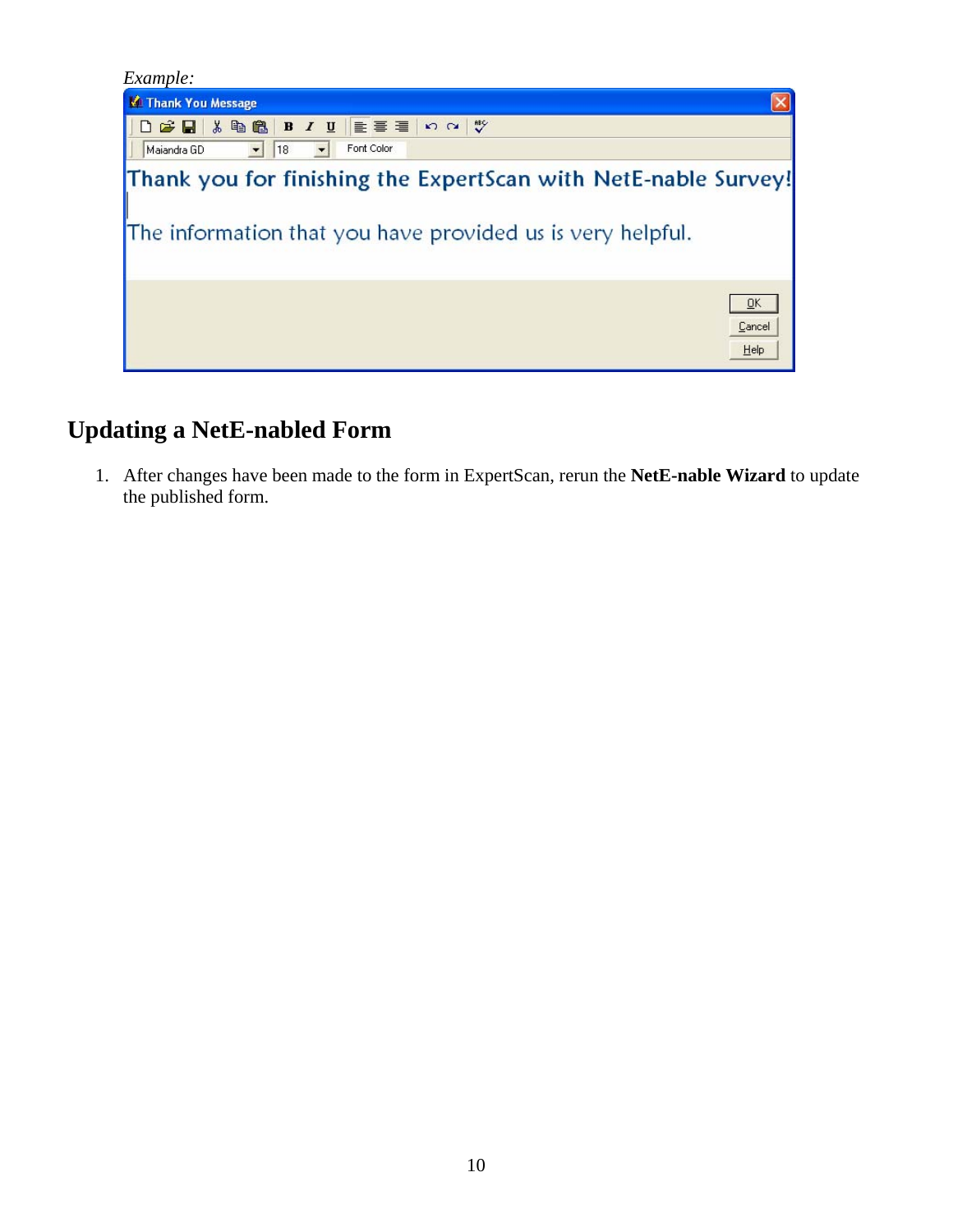# **E-mail Account Settings**

*Note: Before sending e-mail invitations, you must set your e-mail settings.*

1. Click on the **NetE-nable** menu and choose **E-mail Settings…**

| <b>B</b> E-mail Account                                                                                                                                                                                    |
|------------------------------------------------------------------------------------------------------------------------------------------------------------------------------------------------------------|
| General   Outgoing Server                                                                                                                                                                                  |
| Enter the name to appear in the "From" field of your outgoing invitations. This may be a<br>person's name or a company name.<br>From Name: (Required)                                                      |
| Your Name                                                                                                                                                                                                  |
| Enter the e-mail address to appear in the "From" field of your outgoing invitation.<br>From Address: (Required)                                                                                            |
| example@example.com                                                                                                                                                                                        |
| Enter an optional e-mail address to use in the ''Opt Out'' link of your outgoing<br>invitations. Use this to specify a separate account to receive "Unsubscribe" requests.<br>Opt Out Address: (Optional). |
| example@example.com                                                                                                                                                                                        |
|                                                                                                                                                                                                            |
| ŌΚ<br>Cancel<br>Help                                                                                                                                                                                       |

2. Under the **General** tab, in the **From Name** field, type the name of the person/party sending the email invitations. The **From E-mail Address** field requires the e-mail address of the person sending the e-mails to the various recipients. If the **Opt Out E-mail Address** field is *different* than the **From E-mail Address,** type it in this field. The e-mail address in this field will receive "Unsubscribe" requests.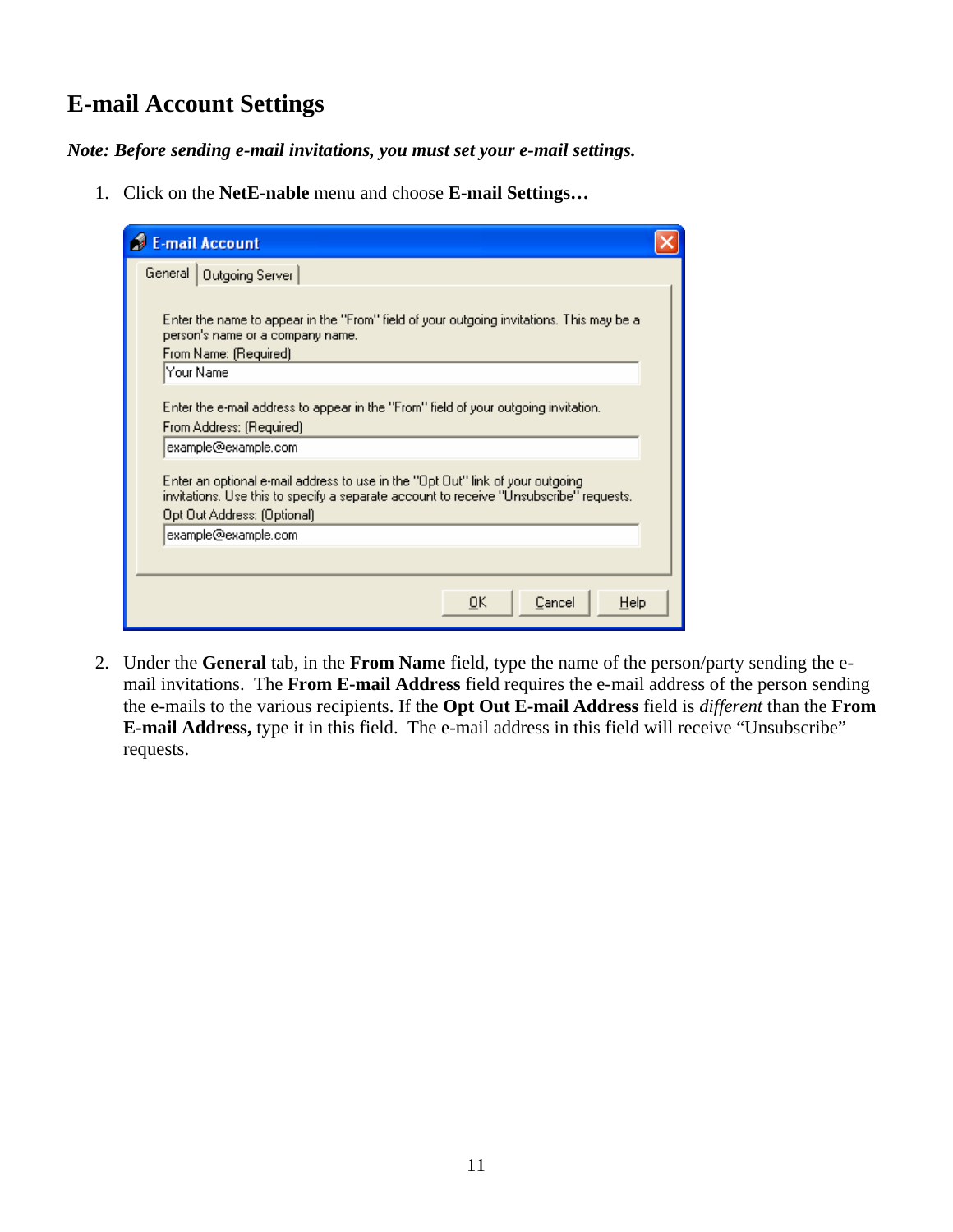3. Under the **Outgoing Server** tab, type the name or IP address of your mail server in the **Outgoing mail server (SMTP)** field as well as the port number in the **Port** field. (If you do not know these settings, contact your network administrator.)

| <b>E-mail Account</b>                                             |                  |                              |      |
|-------------------------------------------------------------------|------------------|------------------------------|------|
| General Outgoing Server                                           |                  |                              |      |
|                                                                   |                  |                              |      |
| Outgoing mail server (SMTP):                                      | Port:            |                              |      |
| smtp.outgoing.com                                                 | $\overline{25}$  | C Create a simple log file   |      |
|                                                                   |                  | C Create a detailed log file |      |
|                                                                   |                  |                              |      |
| $\blacktriangleright$ My outgoing server requires authentication. |                  |                              |      |
| Account Name:                                                     | Password:        |                              |      |
| Example                                                           | <b>xxxxxxxxx</b> |                              |      |
| Remember Password                                                 |                  |                              |      |
|                                                                   |                  | Cancel<br>QK                 | Help |

4. In the **Account Name** and **Password** fields, type the user name and password for your mail account (if authentication is required)

*Note: It is recommended that the* **Create a simple log file** *be kept as the default unless you are told otherwise by AutoData technical support.*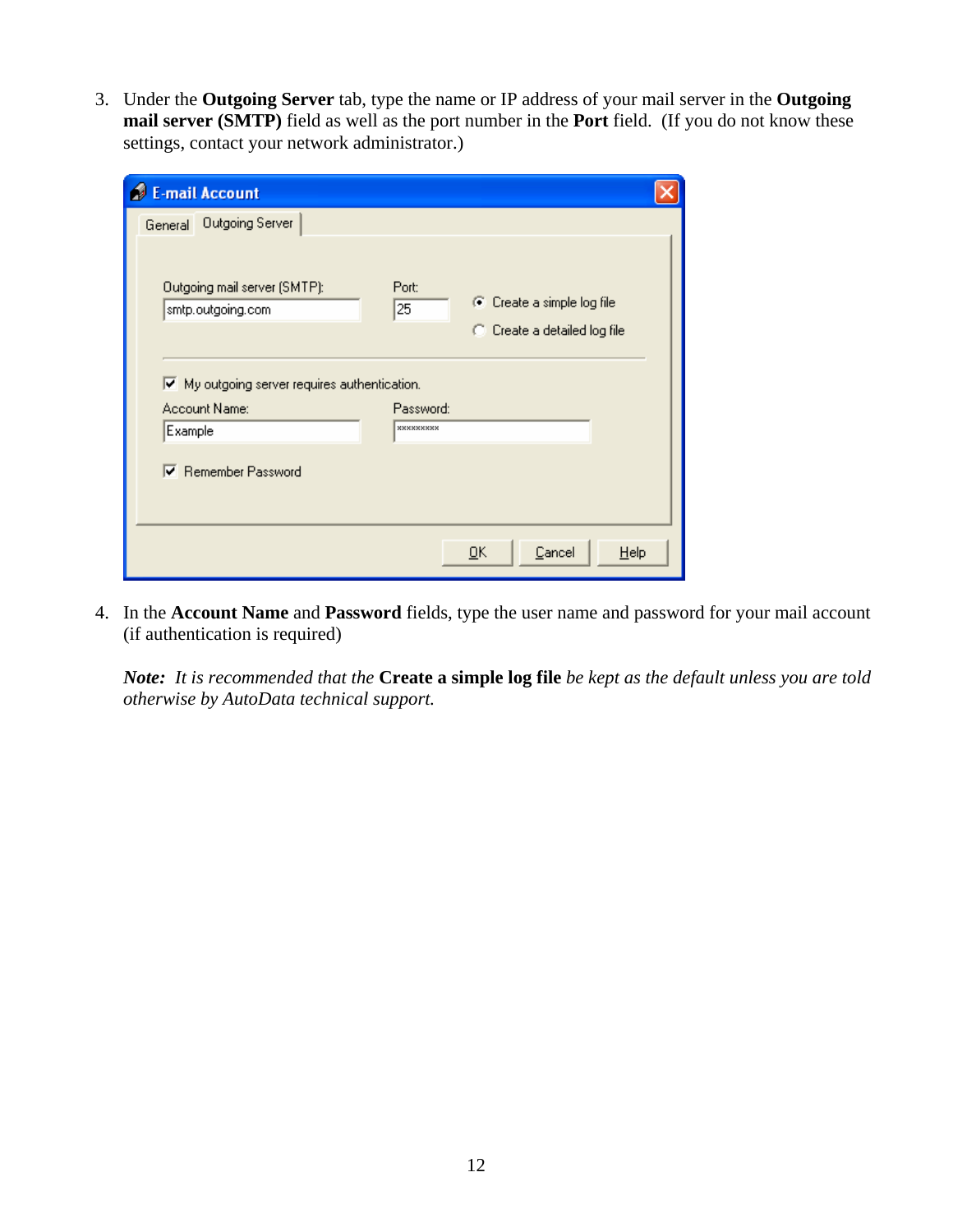# **Sending E-mail Invitations**

- 1. **Open** the form for which you would like to send e-mail invitations.
- 2. Click on the **NetE-nable** menu and choose **E-mail Invitation Wizard…**

| <b>W</b> E-Mail Invitation Wizard Introduction                                                                                                           |  |  |
|----------------------------------------------------------------------------------------------------------------------------------------------------------|--|--|
| The NetE-nable E-mail Wizard will help you create and send e-mail invitations to people you.<br>would like to fill out your NetE-nabled form.            |  |  |
| The Wizard will send an invitation to each address in an Access Database, an Excel<br>Spreadsheet or a Text File.                                        |  |  |
| If barcodes are present on your form, you may specify additional database fields to merge<br>with them.                                                  |  |  |
| The Wizard will create a link to your NetE-nabled form and a link to opt out of future<br>invitations, and will insert them within your invitation text. |  |  |
|                                                                                                                                                          |  |  |
|                                                                                                                                                          |  |  |
|                                                                                                                                                          |  |  |
| <b>Help</b><br>Cancel<br>Next<br>Finish<br>< Back                                                                                                        |  |  |
|                                                                                                                                                          |  |  |

3. After reading through the first screen, click **Next.**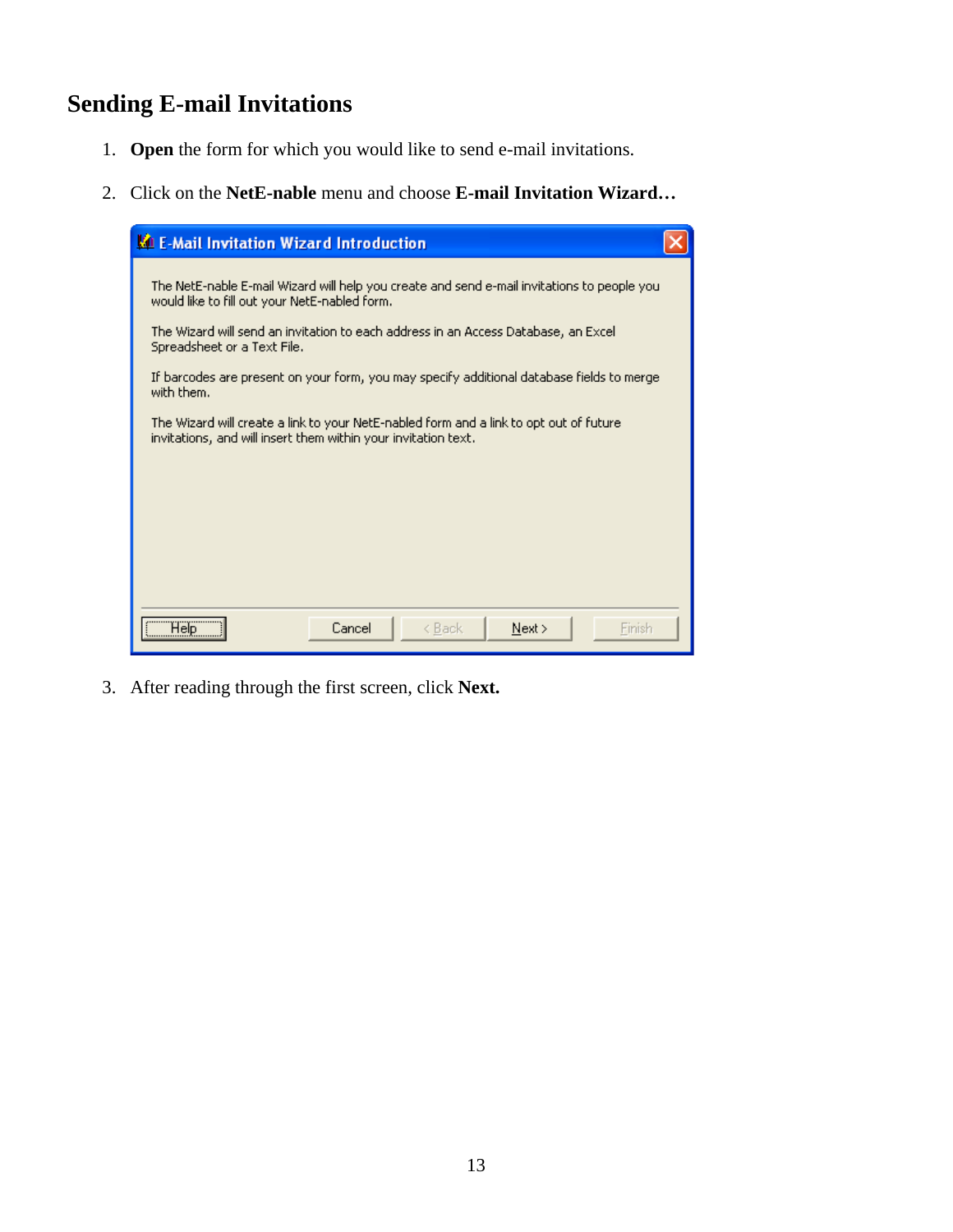4. In the **From Name** field, type the name of the person/party sending the e-mail invitations. The **From E-mail Address** field requires the e-mail address of the person sending the e-mails to the various recipients. If the **Opt Out E-mail Address** field is *different* than the **From E-mail Address,**  type it in this field. The e-mail address in this field will receive "Unsubscribe" requests.

| E-Mail Invitation Wizard Step 1 of 5                                                                                                                                                                                                                                                                 |
|------------------------------------------------------------------------------------------------------------------------------------------------------------------------------------------------------------------------------------------------------------------------------------------------------|
| Enter your name or your company name in the From Name text box. Enter a valid e-mail<br>address in the From E-mail Address text box.<br>If you want Opt Out requests to be sent to a different e-mail address, type the address in<br>the Opt Out E-mail Address textbox.<br>Click Next to continue. |
| From Name: (Required)                                                                                                                                                                                                                                                                                |
| Your Name or Company Name                                                                                                                                                                                                                                                                            |
| From E-mail Address: (Required)                                                                                                                                                                                                                                                                      |
| Example@Company.com                                                                                                                                                                                                                                                                                  |
| Opt Out E-mail Address: (If different than the From E-mail Address above).                                                                                                                                                                                                                           |
| Example@Company.com                                                                                                                                                                                                                                                                                  |
|                                                                                                                                                                                                                                                                                                      |
| Help<br>Cancel<br>< Back<br>Next ><br>Finish                                                                                                                                                                                                                                                         |

5. Click **Next** to continue**.**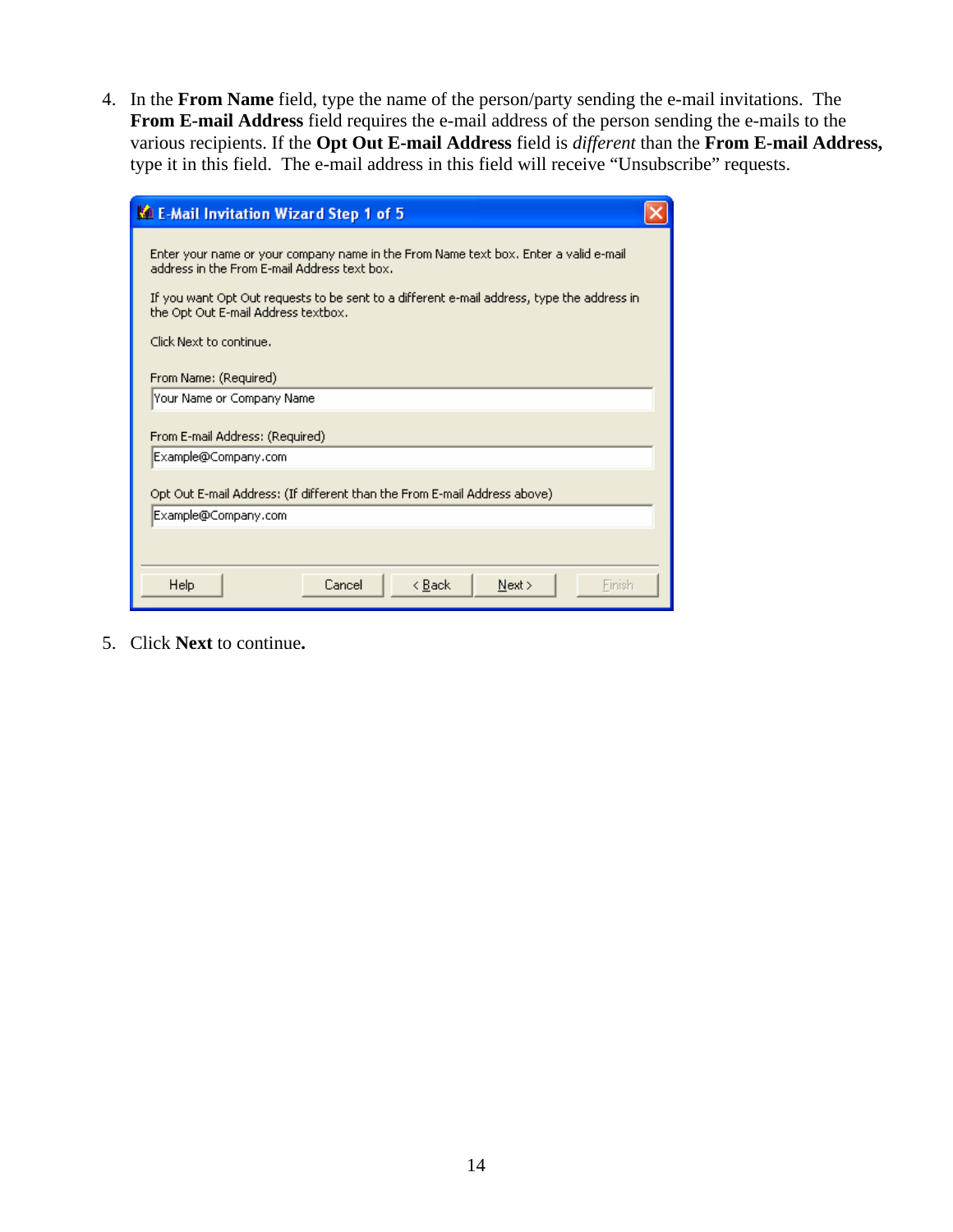6. Step 2 displays the subject and body of the e-mail invitation. If the two fields are blank or if they do not contain the text you want to send, click **Edit.** Otherwise, click **Next** and skip to number 11 of these instructions.

| E-Mail Invitation Wizard Step 2 of 5                                |
|---------------------------------------------------------------------|
| Click the Edit button to edit the Invitation Text and Subject Line. |
|                                                                     |
| Subject:                                                            |
|                                                                     |
|                                                                     |
|                                                                     |
|                                                                     |
|                                                                     |
|                                                                     |
| <u>Edit – </u>                                                      |
| Help<br>Cancel<br>$\leq$ Back<br>$N$ ext ><br>Einish                |

7. Type the subject in the **Subject** box and then type the e-mail body text in the large white space.

| E-mail Invitation                                                                                                                                                                                         |  |
|-----------------------------------------------------------------------------------------------------------------------------------------------------------------------------------------------------------|--|
| ᢟ<br>$\approx$ H                                                                                                                                                                                          |  |
| Font Color<br>Times New Roman<br>12<br>$\overline{\phantom{a}}$<br>$\blacktriangledown$                                                                                                                   |  |
| Subject:                                                                                                                                                                                                  |  |
| Greetings, please take our survey!                                                                                                                                                                        |  |
| Since you are a valued customer of ours, we request your feedback on our services. Below you will<br>find a link to a short survey. Thank you from the whole team for being $\frac{1}{k}$ loyal customer. |  |
| [Link Placeholder]                                                                                                                                                                                        |  |
| If you wish to be taken off our mailing list for these surveys in the future please send an e-mail to:                                                                                                    |  |
| [Opt Out Placeholder]                                                                                                                                                                                     |  |
|                                                                                                                                                                                                           |  |
|                                                                                                                                                                                                           |  |
|                                                                                                                                                                                                           |  |
|                                                                                                                                                                                                           |  |
| View in Browser<br>ΟK                                                                                                                                                                                     |  |
| Send a Test E-mail<br>Cancel                                                                                                                                                                              |  |
| Help                                                                                                                                                                                                      |  |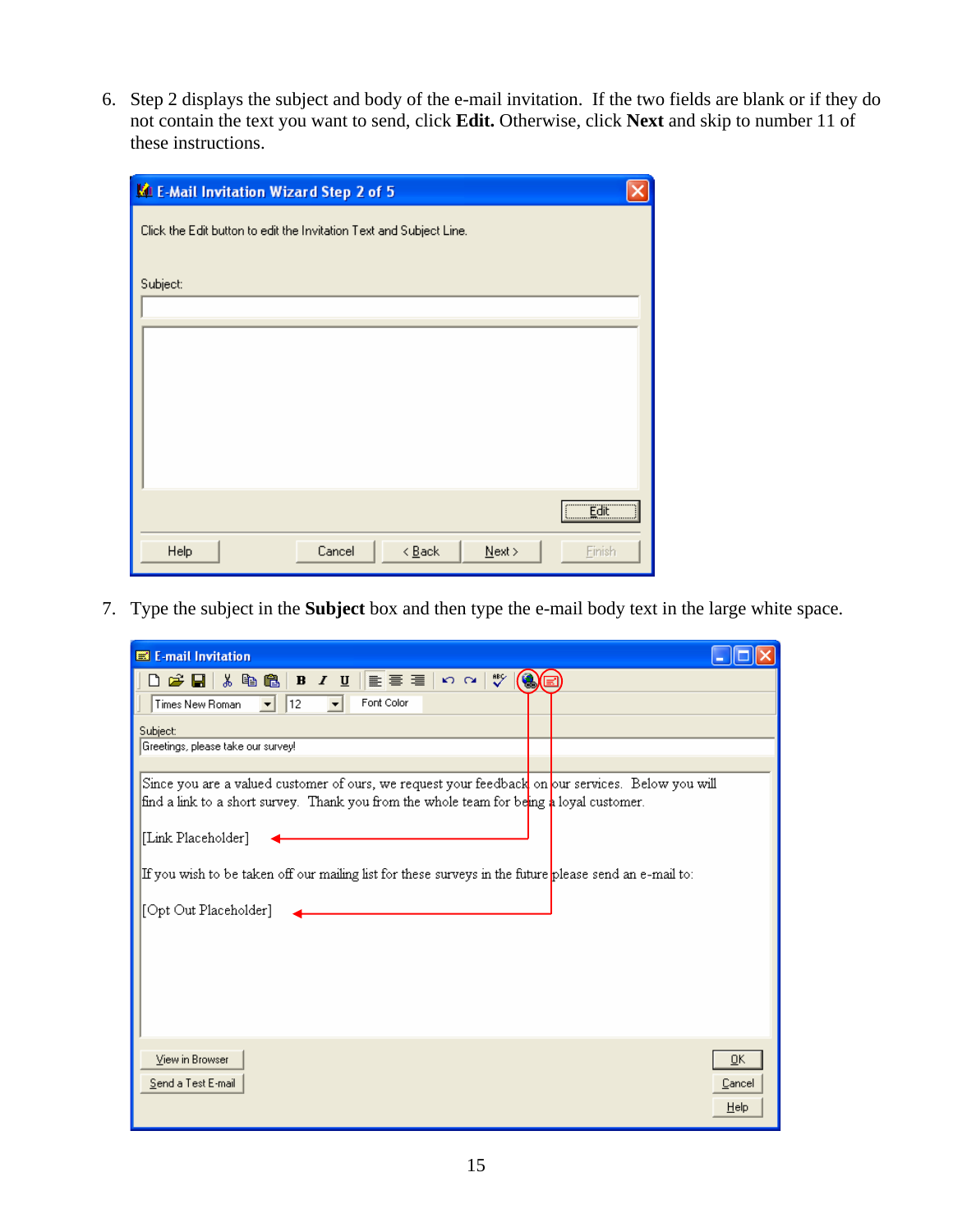- 8. The body text must contain a **[Link Placeholder]** and an **[Opt Out Placeholder],** both of which can be placed with the icons shown above.
- 9. After you have typed the e-mail content, you can view the body of the e-mail in your default web browser by clicking on **View in Browser** and/or you can send a test to a desired e-mail address (shown below) by clicking on **Send a Test E-mail.**

| <b>Send a Test E-mail</b>                         |               |
|---------------------------------------------------|---------------|
| Enter an e-mail address to send the test message. | 0K.<br>Cancel |
| Me@Company.com                                    |               |

- 10. Once you are satisfied with the content of your e-mail invitation, click **OK** to return to the **E-mail Invitation Wizard**.
- 11. Click **Next** to move to the next step.
- 12. In Step 3, enter the appropriate information for each field. Reference the table below for information about the various fields.

| E-Mail Invitation Wizard Step 3 of 5                                                                                                                                                                                                                    |  |  |
|---------------------------------------------------------------------------------------------------------------------------------------------------------------------------------------------------------------------------------------------------------|--|--|
| Browse to an Access Database, Excel Spreadsheet or Text File to use as your Data Source.<br>Select the Table and the Field that contain recipient e-mail addresses, and optionally a Field<br>that contains their names, from the drop-down list boxes. |  |  |
| Select which records to merge.                                                                                                                                                                                                                          |  |  |
| Click Next to continue.                                                                                                                                                                                                                                 |  |  |
| Data Source:                                                                                                                                                                                                                                            |  |  |
| J:\SWAP\people.mdb<br>Browse                                                                                                                                                                                                                            |  |  |
| Table Name:<br>The First Row of the Table<br>People<br>Contains Column Names                                                                                                                                                                            |  |  |
| E-mail Address Field: (Required).<br>Name Field: (Optional)<br>E-mail<br>Name                                                                                                                                                                           |  |  |
| Records To Merge<br>8<br>$\bullet$ All Records<br>to $ 1$<br>C Records From:                                                                                                                                                                            |  |  |
| Help<br>Cancel<br>< <u>B</u> ack<br>Next<br>Finish                                                                                                                                                                                                      |  |  |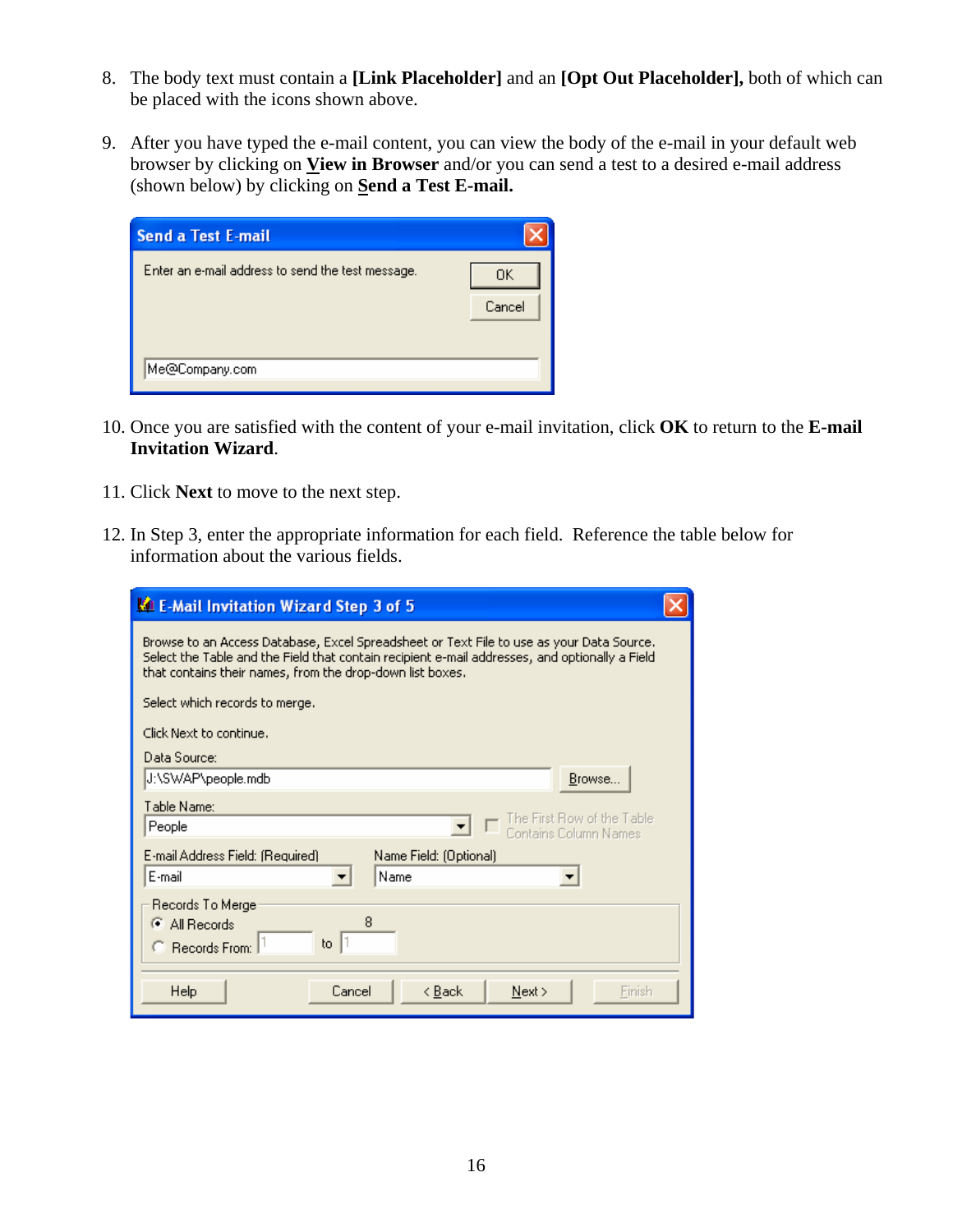| <b>Field Title</b>                      | Value                                           |
|-----------------------------------------|-------------------------------------------------|
|                                         |                                                 |
| <b>Data Source:</b>                     | Browse to an Access database, Excel             |
|                                         | spreadsheet, or Text file that contains a list  |
|                                         | of addresses for the invitations.               |
| <b>Table Name:</b>                      | Select the table that contains the list of e-   |
|                                         | mail addresses.                                 |
| The First Row of the Table Contains     | If this box is checked, the first row of the    |
| <b>Column Names</b>                     | table will be used as the fields names.         |
| <b>E-mail Address Field: (Required)</b> | Choose the field or column that contains        |
|                                         | the list of e-mail addresses.                   |
| <b>Name Field: (Optional)</b>           | You have the option to include the field or     |
|                                         | column name that contains a list of names       |
|                                         | corresponding to the e-mail addresses.          |
| <b>Records To Merge</b>                 | In this section you can choose to send the      |
|                                         | e-mail to <b>All Records</b> , meaning every e- |
|                                         | mail address, or only <b>Records From</b> a     |
|                                         | subset of records.                              |
|                                         |                                                 |

- 13. Once you have filled in all of the required information, click **Next** to continue.
- 14. If you have barcode fields on your form, you will see the step below. If you do not, then skip to number 18 of these instructions.

| La E-Mail Invitation Wizard Step 4 of 5                                                                                                                                                                                                                                        |           |  |
|--------------------------------------------------------------------------------------------------------------------------------------------------------------------------------------------------------------------------------------------------------------------------------|-----------|--|
| You have the option to merge database fields with barcodes on your form. The data from the<br>merged fields will be inserted into your local database when you retrieve data from the<br>NetE-nable server. If you do not merge a barcode, the current value will be inserted. |           |  |
| To merge a barcode, select the Barcode Name and the Merge Field from the drop-down list<br>boxes and click the Add button.                                                                                                                                                     |           |  |
| To remove a merged barcode, select the Barcode/Merge Field pair from the list and click the<br>Remove button. Click the Clear All button to remove all of the Barcode/Merge Field pairs from<br>the list.                                                                      |           |  |
| Click Next to continue.<br>Barcode Name:<br>Merge Field:<br>400<br>E-mail                                                                                                                                                                                                      |           |  |
| <b>Barcode Name</b><br>Merge Field                                                                                                                                                                                                                                             | Add       |  |
|                                                                                                                                                                                                                                                                                | Remove    |  |
|                                                                                                                                                                                                                                                                                | Clear All |  |
| $N$ ext $>$<br>Cancel<br>Help<br>< Back                                                                                                                                                                                                                                        | Finish    |  |

15. On this screen you can merge data with the barcode field(s) on your form. This is helpful if you would like to track who is filling out the form, where they are located, etc. This step is optional.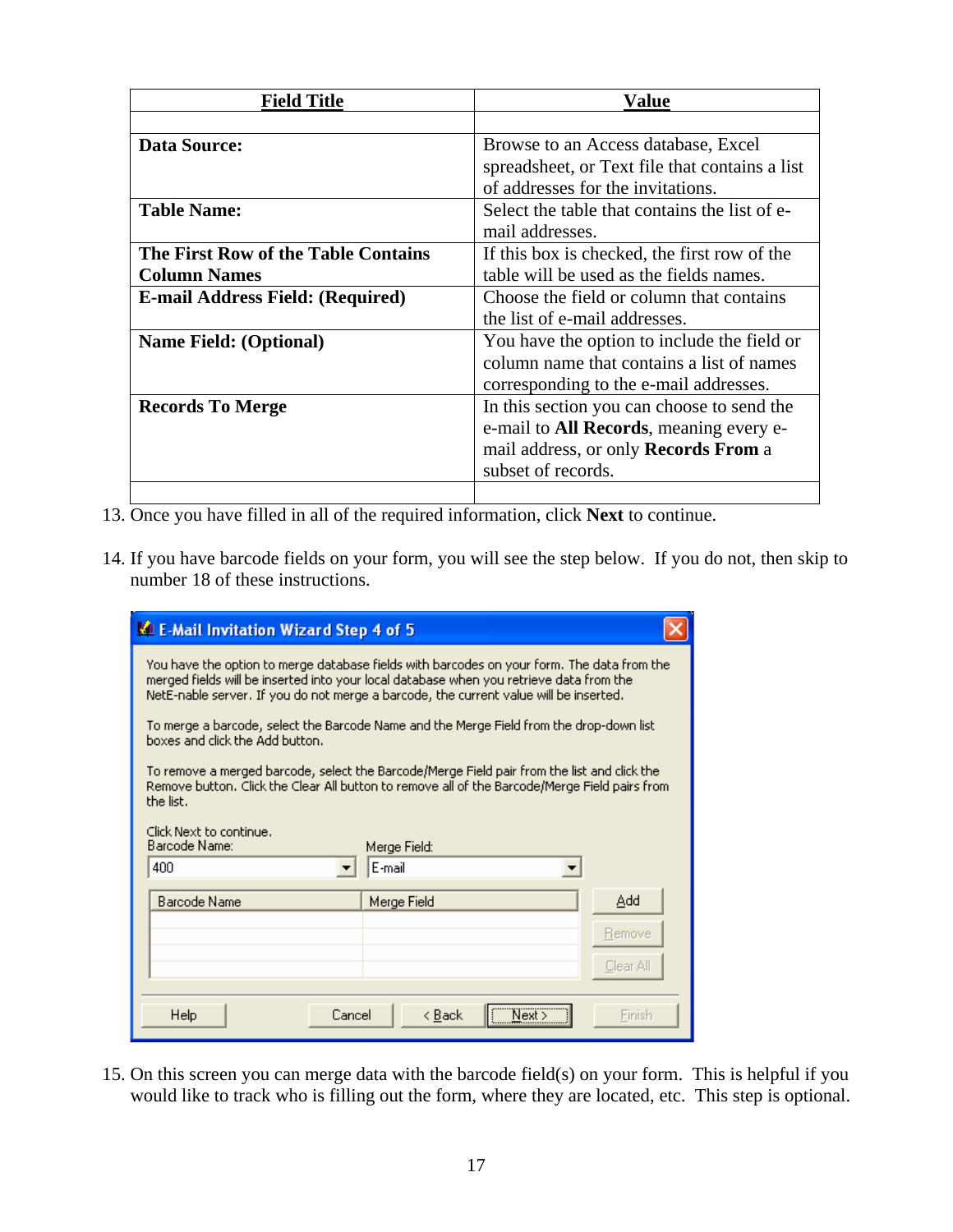- 16. In the **Barcode Name** drop down list, choose the name of the barcode to merge, and in the **Merge Field** drop down list, choose the field or column name that has the data to be merged with the corresponding barcode. After these fields are filled in, click **Add.** Continue this process for each bar code.
- 17. Click **Next** to continue.
- 18. In Step 5, the Wizard will check the data in your database, spreadsheet, or text file to ensure it is valid.



- 19. Click **Next** to check the database, spreadsheet, or text file.
- 20. If there are any errors, the following message box will appear. Click **Yes** to view the log. You must correct the errors before you can send your invitations.

| <b>ExpertScan</b> |                                                                                                                                                         |
|-------------------|---------------------------------------------------------------------------------------------------------------------------------------------------------|
|                   | 6 errors were detected within the Data Source. Invitations cannot be sent until all errors are resolved. Do you want to view a log of the errors?<br>No |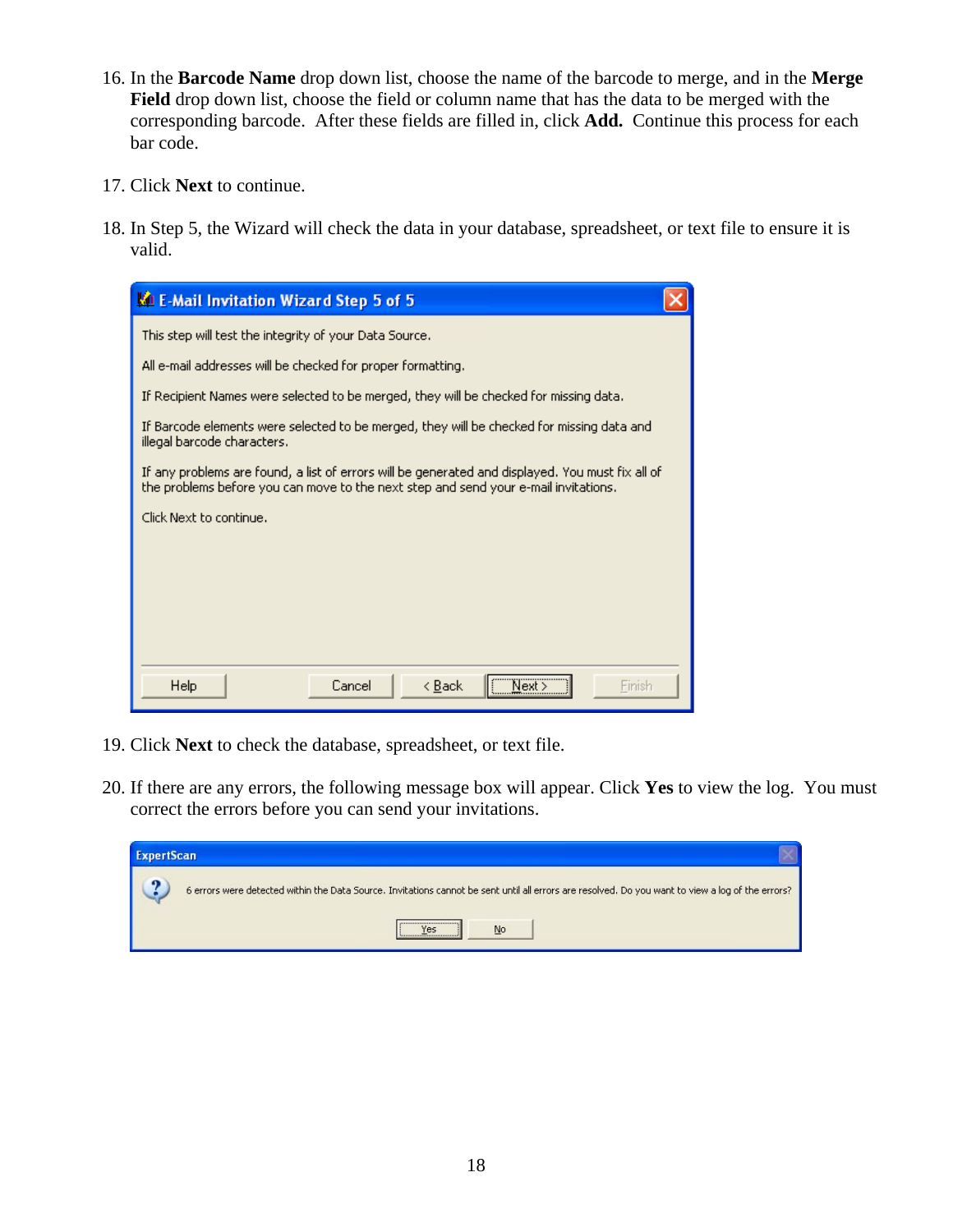21. If there are no errors the **E-mail Invitation Wizard Finished** screen will appear. Click **Finish** to send the e-mail invitations.

| <b>Kg</b> E-Mail Invitation Wizard Finished                                                                         | x |  |  |  |
|---------------------------------------------------------------------------------------------------------------------|---|--|--|--|
| The Data Source integrity test completed successfully.                                                              |   |  |  |  |
| The NetE-nable E-Mail Invitation Wizard has collected all of the necessary information to<br>send your invitations. |   |  |  |  |
| Click Finish to send the invitations.                                                                               |   |  |  |  |
|                                                                                                                     |   |  |  |  |
|                                                                                                                     |   |  |  |  |
|                                                                                                                     |   |  |  |  |
|                                                                                                                     |   |  |  |  |
|                                                                                                                     |   |  |  |  |
| Sending Invitation 18 of 30                                                                                         |   |  |  |  |
|                                                                                                                     |   |  |  |  |
| Cancel Send                                                                                                         |   |  |  |  |
| Finish <sup>11</sup><br><b>Help</b><br>Cancel<br>< <u>B</u> ack<br>Next >                                           |   |  |  |  |

- 22. A progress bar will appear showing you the progress of your e-mails.
- 23. You may cancel the process of sending e-mails by clicking on the **Cancel** button.
- 24. When the process is completed, a message box will appear indicating the number of e-mails sent. If errors occurred, a message box will appear indicating the number of errors.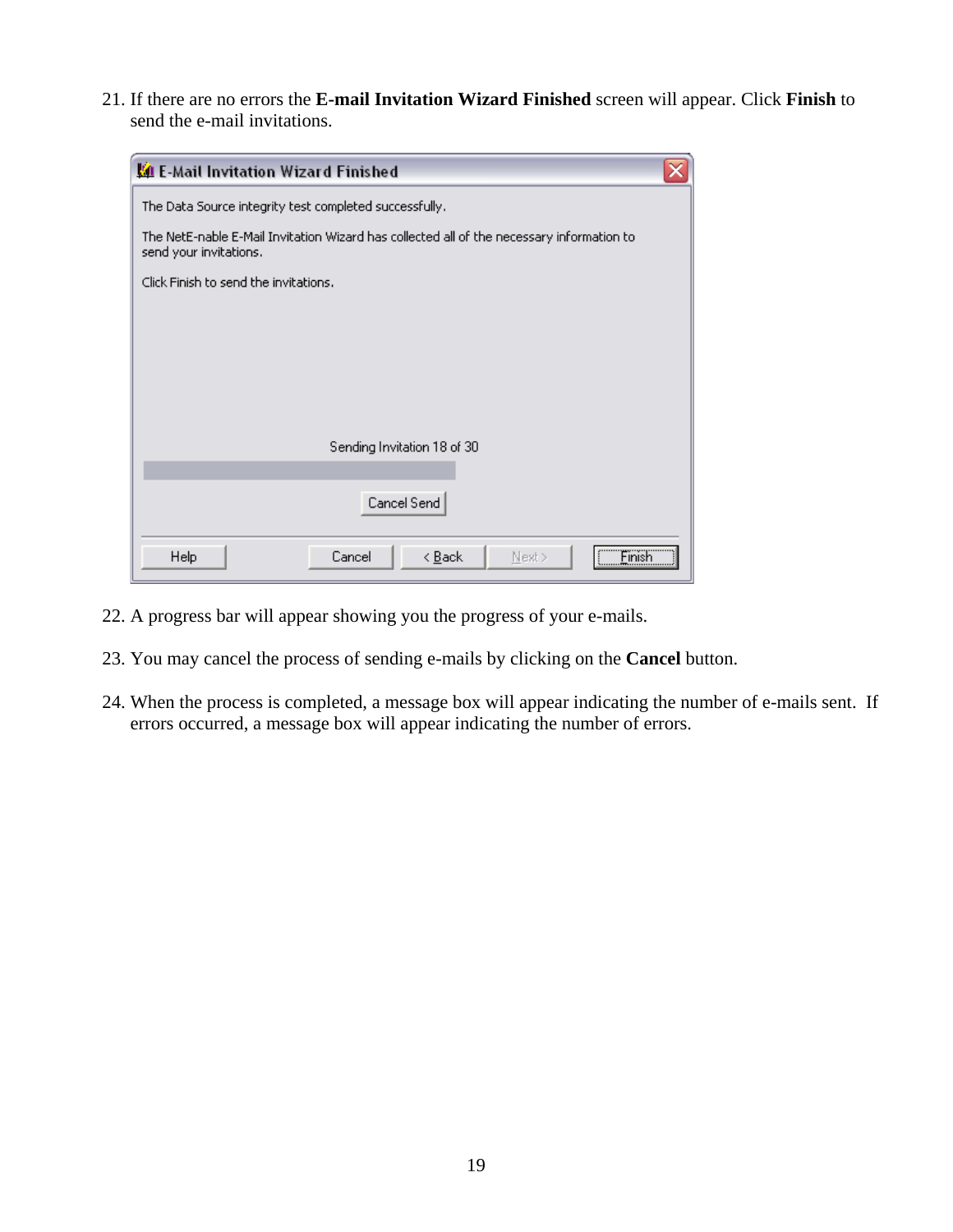#### **Retrieving Data**

- 1. **Open** a previously published form.
- 2. Choose **Check NetE-nable Server For Web Data** from the **NetE-nable** menu.
- 3. The **Retrieve Data from NetE-nable Server** message box will appear.

| <b>Retrieve Data From NetE-nable Server</b>                   |  |  |  |  |
|---------------------------------------------------------------|--|--|--|--|
| <br><b>Check</b><br>:Inse                                     |  |  |  |  |
| Web ID: 45544AA2-350B-469C-8A3D-E5A6277E3516<br><b>Status</b> |  |  |  |  |

- 4. Click on **Check.**
- 5. A new window will display the number of unretrieved records on the NetE-nable server. Click **Yes** to retrieve the records.

| <b>ExpertScan</b> |                                                                                  |
|-------------------|----------------------------------------------------------------------------------|
| റ                 | There are 13 records on the NetE-nable Server. Do you want to retrieve them now? |
|                   | No                                                                               |

6. A message box will indicate the number of records retrieved. Click the **Close** button to close the **Retrieve Data** dialog box.

*Note: At this point the data has been written to the local database exactly as if it had been scanned.*